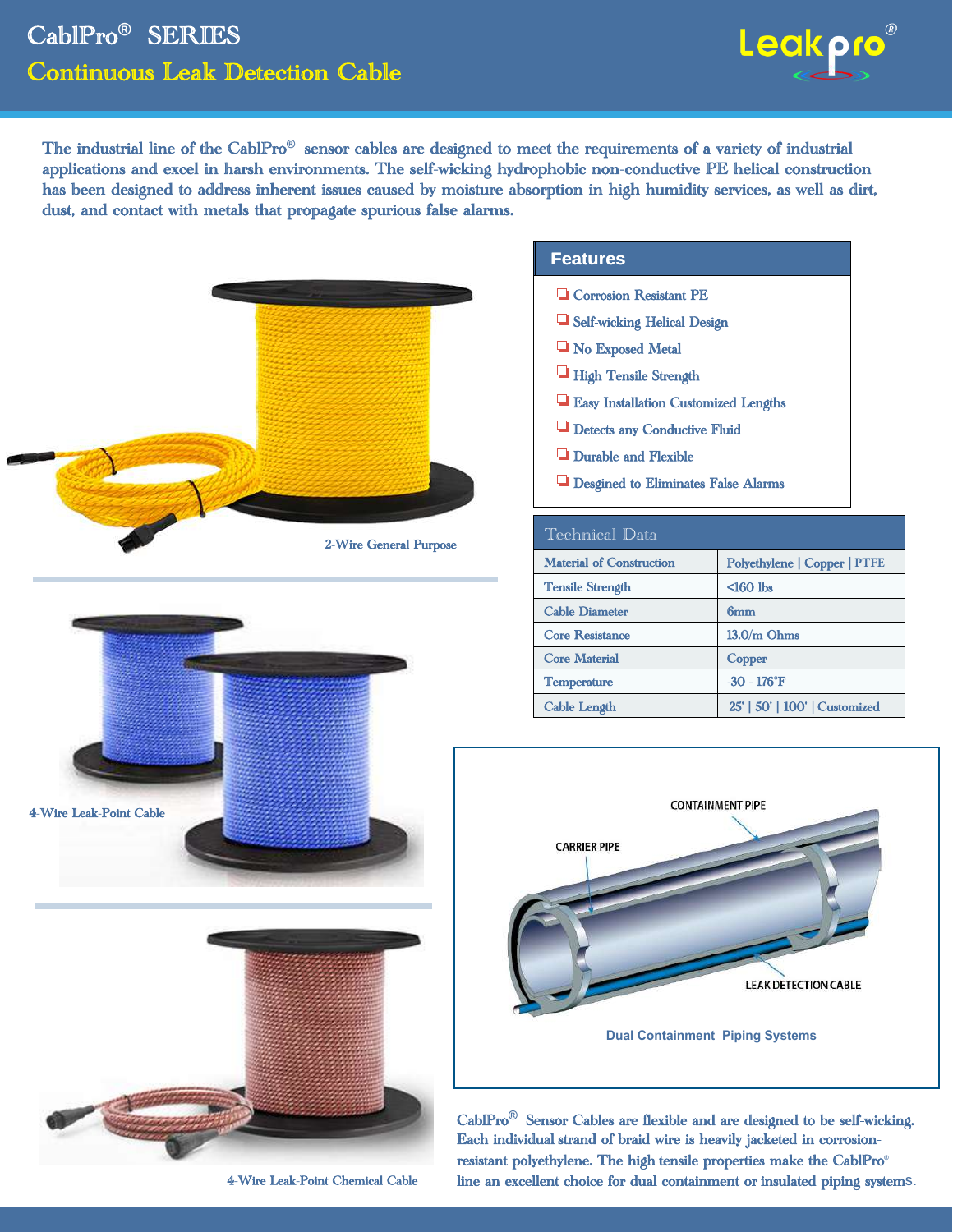# CablPro**®** SERIES Continuous Leak Detection Cable

![](_page_1_Picture_1.jpeg)

### 4-Core Leak Distance Locating Cable

![](_page_1_Figure_3.jpeg)

The electrical resistance of the cable is 13 ohms/m. According to the current parameters after the leakage alarm, accurate calculation of the exact location of leakage is  $\pm 1$  meter.

![](_page_1_Figure_5.jpeg)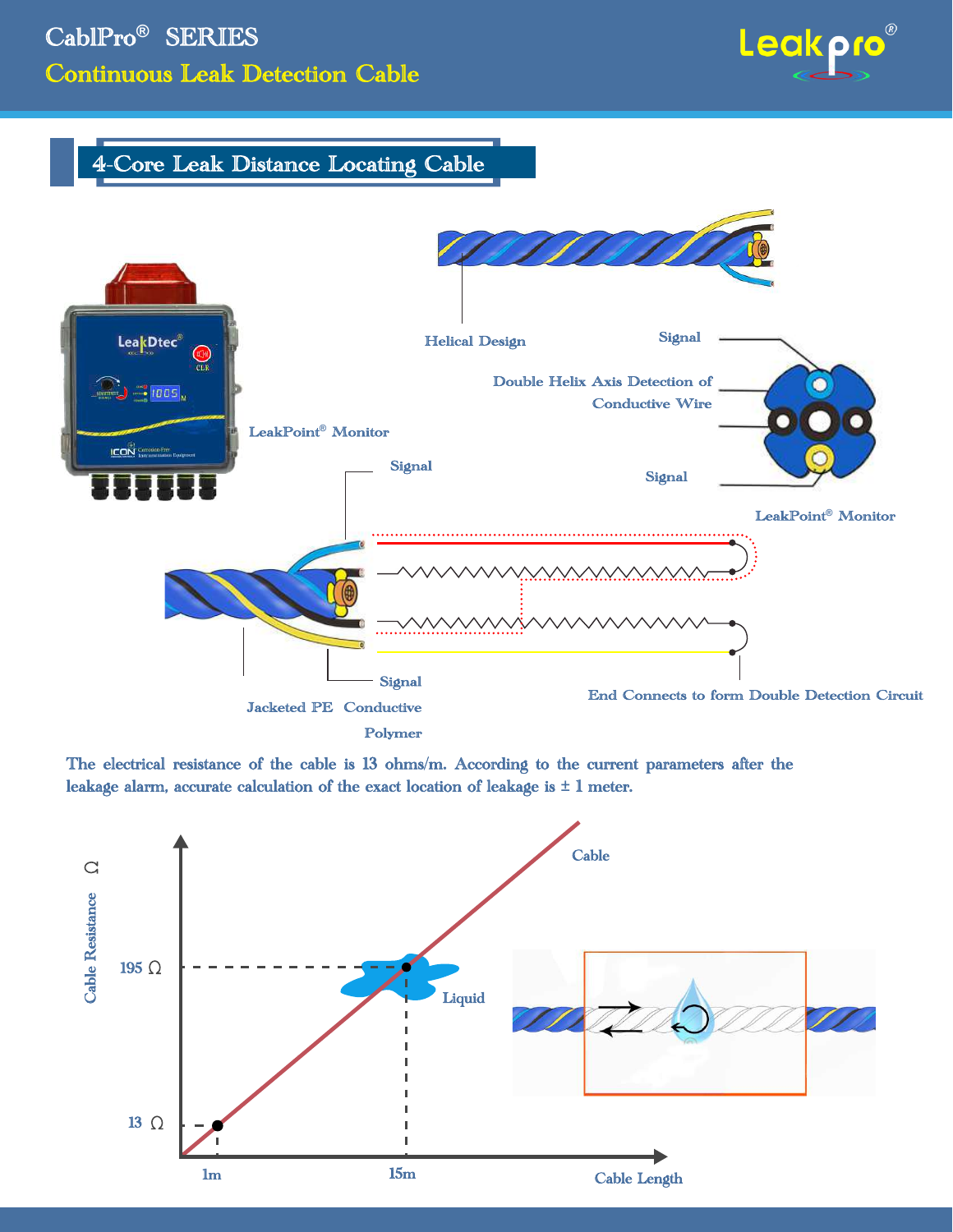![](_page_2_Picture_1.jpeg)

#### 2-Core Leak Notification Cable

![](_page_2_Picture_3.jpeg)

When a conductive liquid comes in contact with the cable the current ,approximately 2m, changes the voltage within the circuit.. This in turn activates the alarm.

![](_page_2_Picture_5.jpeg)

Heavy-Duty Connections can be supplied as factor fitted or in-field installed without the need for special tools

![](_page_2_Picture_7.jpeg)

1mm in the horizontal plane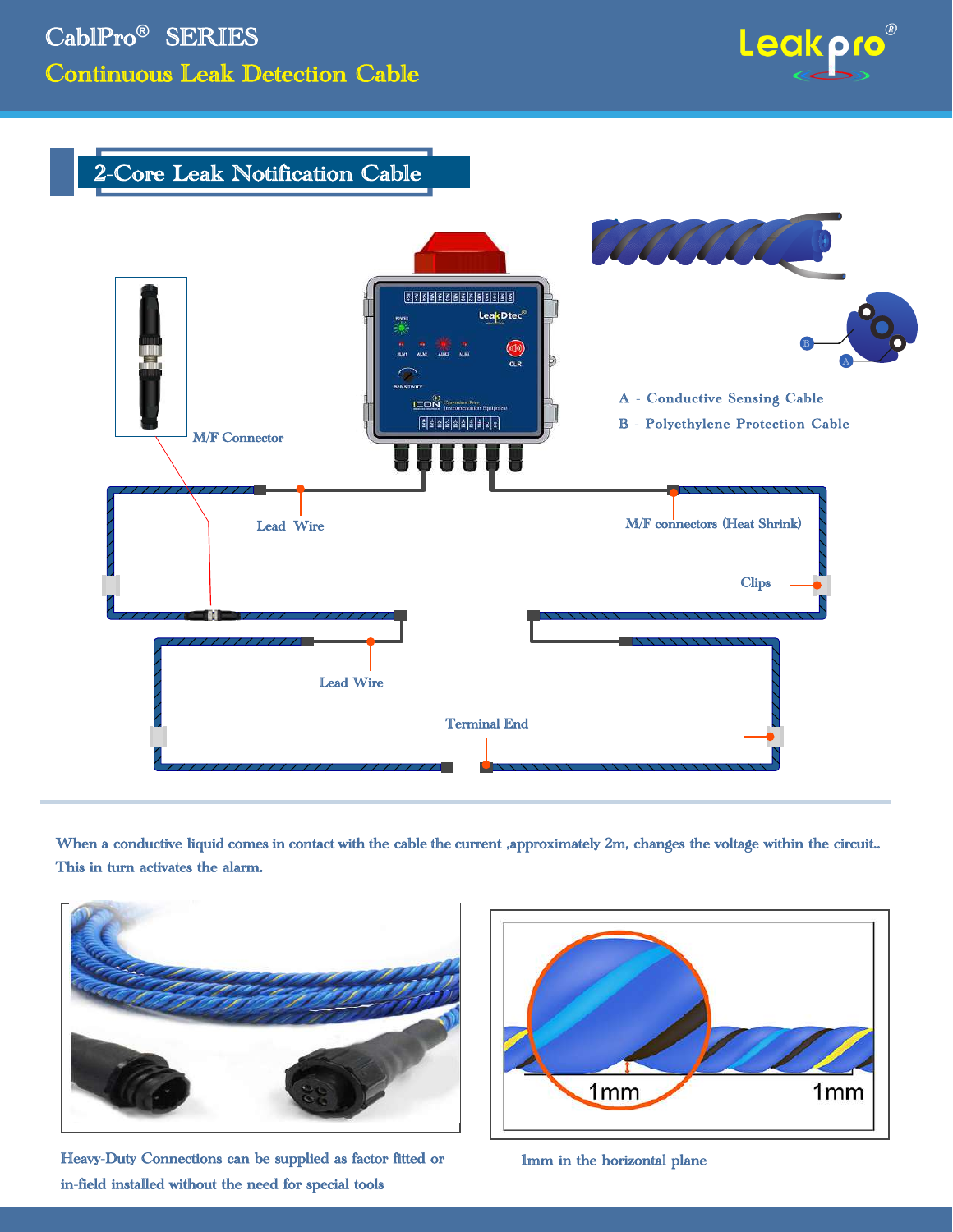![](_page_3_Picture_1.jpeg)

![](_page_3_Figure_2.jpeg)

## Layout Schematic

![](_page_3_Figure_4.jpeg)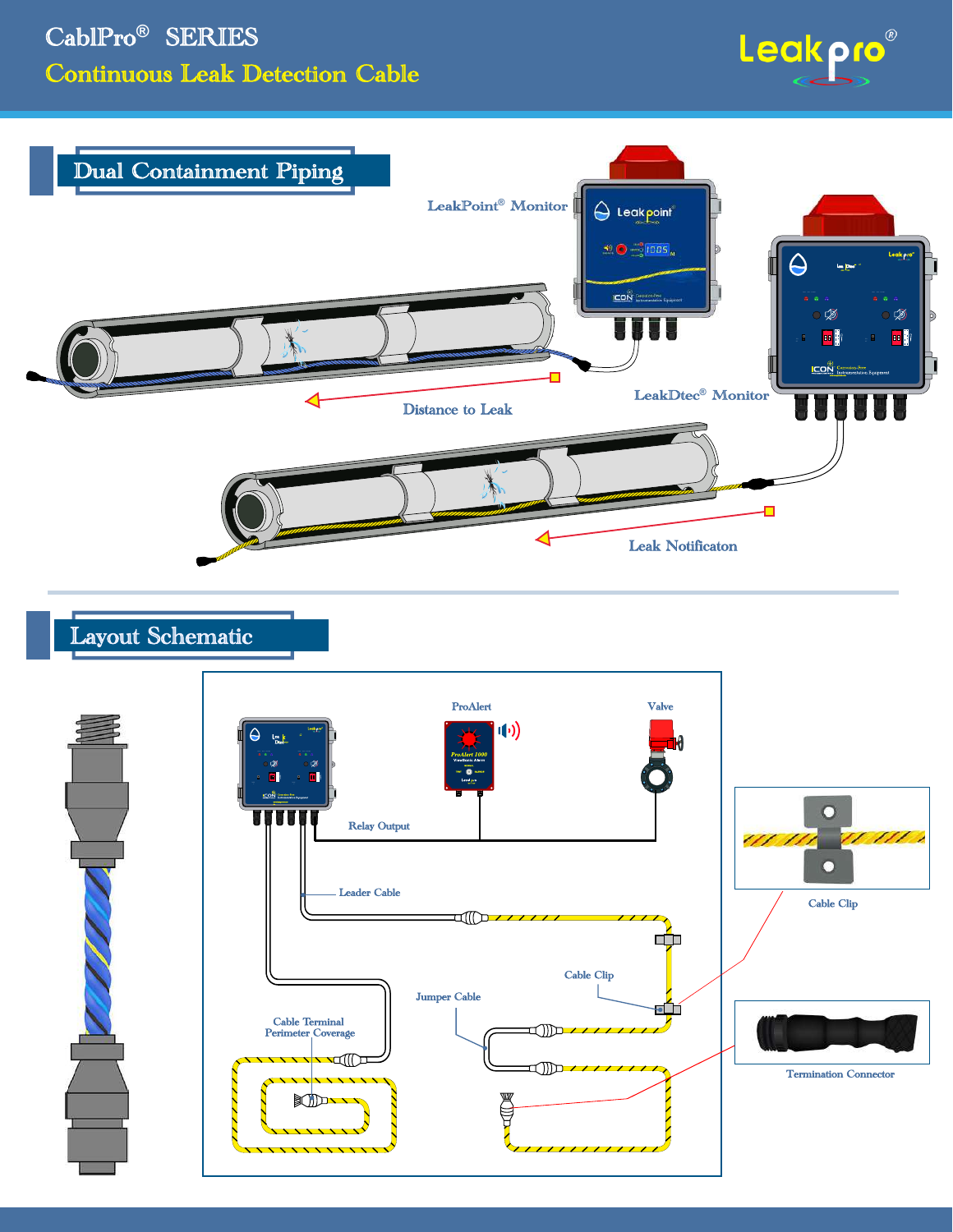![](_page_4_Picture_1.jpeg)

CablPro**®** is flexible, flame-retardant, non-toxic high strength cable with excellent chemical resistance

![](_page_4_Picture_3.jpeg)

![](_page_4_Picture_4.jpeg)

![](_page_4_Picture_5.jpeg)

![](_page_4_Picture_6.jpeg)

![](_page_4_Picture_7.jpeg)

![](_page_4_Picture_8.jpeg)

Corrosion Resistant Location HD Easy Connections Environmental

Protection

PE Jacket

 $D$ Blanket Coverage **Perimeter Coverage** Perimeter Coverage

![](_page_4_Picture_15.jpeg)

![](_page_4_Picture_17.jpeg)

![](_page_4_Picture_18.jpeg)

![](_page_4_Picture_19.jpeg)

![](_page_4_Picture_20.jpeg)

Plastic Clips Cable Ties Cable Sharp Posts Metal Clips